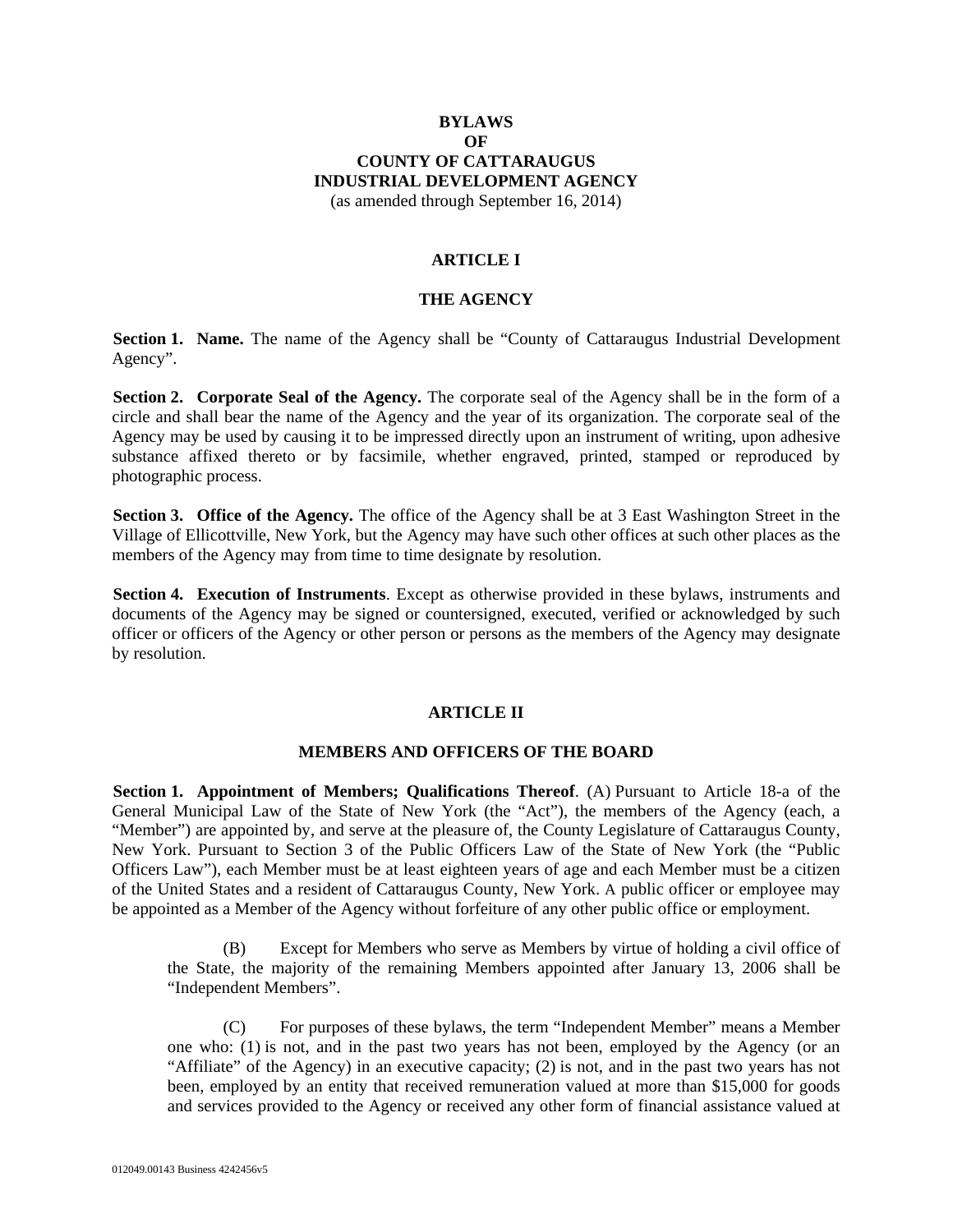more than \$15,000 from the Agency; (3) is not a relative of an executive officer or employee in an executive position of the Agency (or an "Affiliate" of the Agency); and (4) is not, and in the past two years has not been, a lobbyist registered under a state or local law and paid by a client to influence the management decisions, contract awards, rate determinations or any other similar actions of the Agency (or an "Affiliate" of the Agency).

(D) For purposes of these bylaws, the term "Affiliate" means a corporate body having substantially the same ownership or control as the Agency.

**Section 2. Responsibilities of Members; Training Requirement**. (A) The Members of the Agency constitute the governing body of the Agency (the "Board"), and shall have and shall responsibly exercise all of the powers prescribed by the Act and other applicable law, including but not limited to Chapter 766 of the 2005 Laws of the State of New York (the "Public Authority Accountability Act").

(B) The Board shall appoint an Executive Director and a Chief Financial Officer of the Agency, neither of whom shall be a Member of the Agency.

(C) Every annual financial report of the Agency must be approved by the Board.

(D) The Members of the Agency shall: (1) execute direct oversight of the Executive Director of the Agency and other senior management of the Agency in the effective and ethical management of the Agency; and (2) understand, review and monitor the implementation of fundamental financial and management controls and operational decisions of the Agency.

(E) The Board shall not, directly or indirectly, including through a subsidiary, extend or maintain credit or arrange for the extension of credit, or renew an extension of credit, in the form of a personal loan to or for any officer, Member or employee (or equivalent thereof) of the Agency.

(F) Members of the Agency shall file annual financial disclosure statements with the Cattaraugus County Board of Ethics.

(G) Individuals newly appointed to the Board of the Agency must participate in state approved training regarding their legal, fiduciary, financial and ethical responsibilities within one year of appointment to such Board. Existing Members shall participate in such continuing training as may be required to remain informed of best practices, regulatory and statutory changes relating to the effective oversight of the management and financial activities of public authorities and to adhere to the highest standards of responsible governance.

**Section 3. Officers of the Board.** (A) Except as otherwise provided in these bylaws, each officer of the Board must be a Member of the Agency. All officers of the Board (except the first Chairman) shall be appointed at the annual meeting of the Board from among the Members. All officers of the Board shall remain in office for one year. Any two or more offices of the Board, except the offices of Chairman and Secretary, may be held by the same person. If two or more Members hold similar offices (for example, two Vice Chairmen are appointed), one of those Members shall be designated as "first", the next shall designated as "second", and so forth. Such officers shall act in the order of their designation.

(B) The officers of the Board shall be a Chairman, one or more Vice Chairmen, a Secretary, one or more Assistant Secretaries, a Treasurer, and one or more Assistant Treasurers.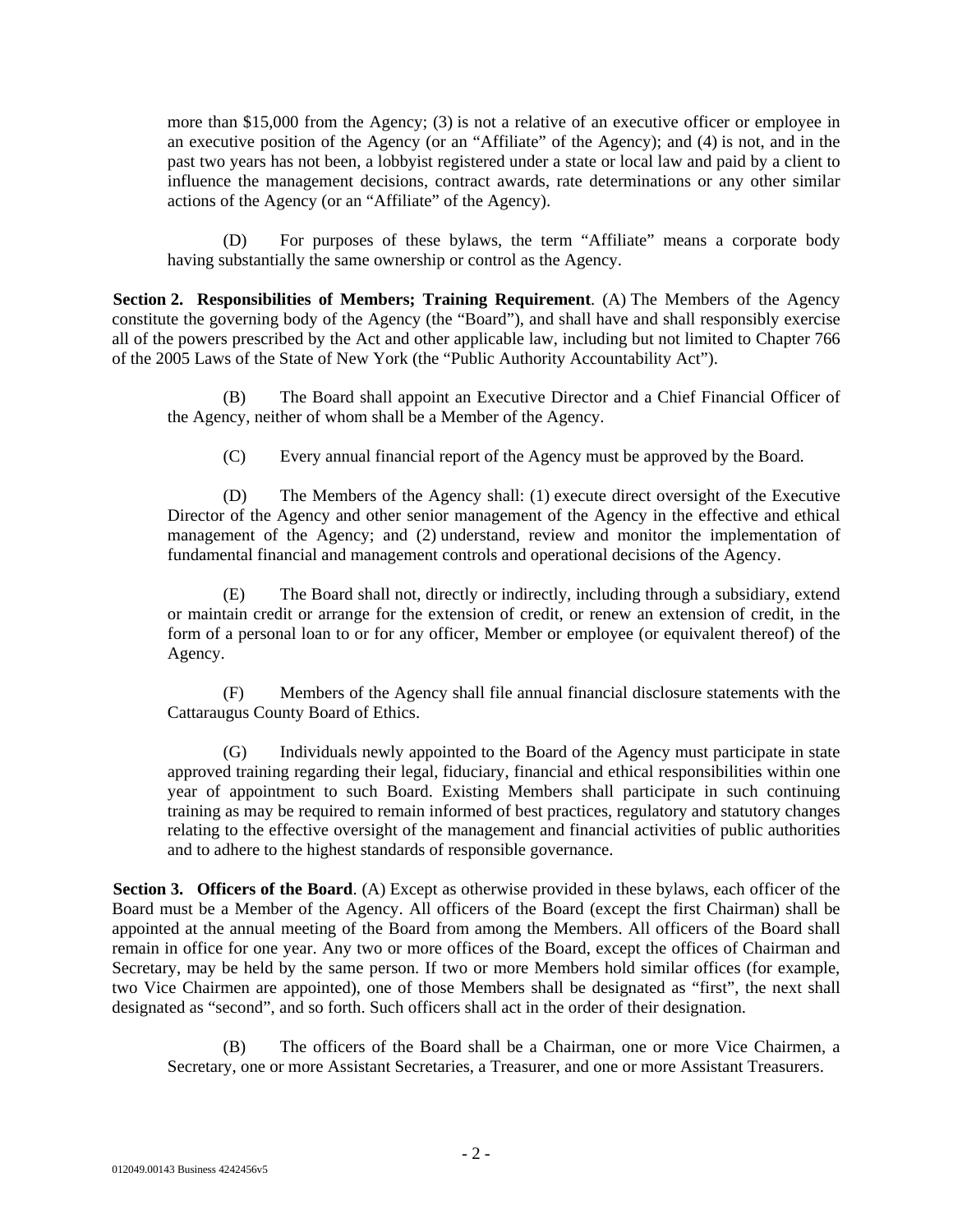(C) The officers of the Board shall perform the duties and functions specified in these bylaws and such other duties and functions as may from time to time be authorized by resolution of the Board of the Agency or required to effect the statutory purposes of the Agency.

(D) Should any office of the Board become vacant, the Agency shall appoint a successor from among its Members at the next regular meeting, and such appointment shall be for the unexpired term of said office.

**Section 4. Chairman**. (A) The Chairman of the Agency shall preside at all meetings of the Board.

(B) Except as otherwise authorized by resolution of Board, the Chairman shall execute all instruments and documents of the Agency, including all instruments of indebtedness. The Chairman shall have the authority, at all times, to execute, on behalf of the Agency, instruments and documents of a ministerial or procedural nature which the Chairman deems expedient in order to further the statutory purposes of the Agency, provided the execution of such instruments and documents does not contravene any provision of these bylaws or any resolution of the Board.

**Section 5. Vice Chairman**. The Vice Chairman of the Agency shall perform the duties of the Chairman in the absence or incapacity of the Chairman; and in case of the resignation or death of the Chairman, the Vice Chairman shall perform such duties as are imposed on the Chairman until such time as the Board shall appoint a new Chairman.

**Section 6.** Secretary. (A) The Secretary of the Agency shall keep the records of the Board, shall act as secretary at the meetings of the Board and record all votes of the Board, shall keep a record of the proceedings of the Board in a journal of proceedings to be kept for such purposes, and shall perform all duties incident to the office of Secretary of the Agency.

(B) The Secretary of the Agency shall keep in safe custody the corporate seal of the Agency and shall have the power to affix such corporate seal to all instruments and documents authorized to be executed by the Agency. When a facsimile corporate seal is authorized to be used, the Secretary of the Agency shall have the power to approve the manner and fashion of such facsimile and authorize such minor variations as are expedient to implement the process by which such facsimile is created.

**Section 7. Assistant Secretary**. The Assistant Secretary of the Agency shall perform the duties of the Secretary in the absence or incapacity of the Secretary; and in case of the resignation or death of the Secretary, the Assistant Secretary shall perform such duties as are imposed on the Secretary until such time as the Board shall appoint a new Secretary.

**Section 8. Treasurer**. (A) The Treasurer of the Agency shall be an Independent Member of the Board.

(B) The Treasurer of the Agency shall be the chair of the Audit Committee of the Agency.

**Section 9. Assistant Treasurer**. (A) The Assistant Treasurer of the Agency shall be an Independent Member of the Board.

(B) The Assistant Treasurer of the Agency shall perform the duties of the Treasurer in the absence or incapacity of the Treasurer; and in the case of the resignation or death of the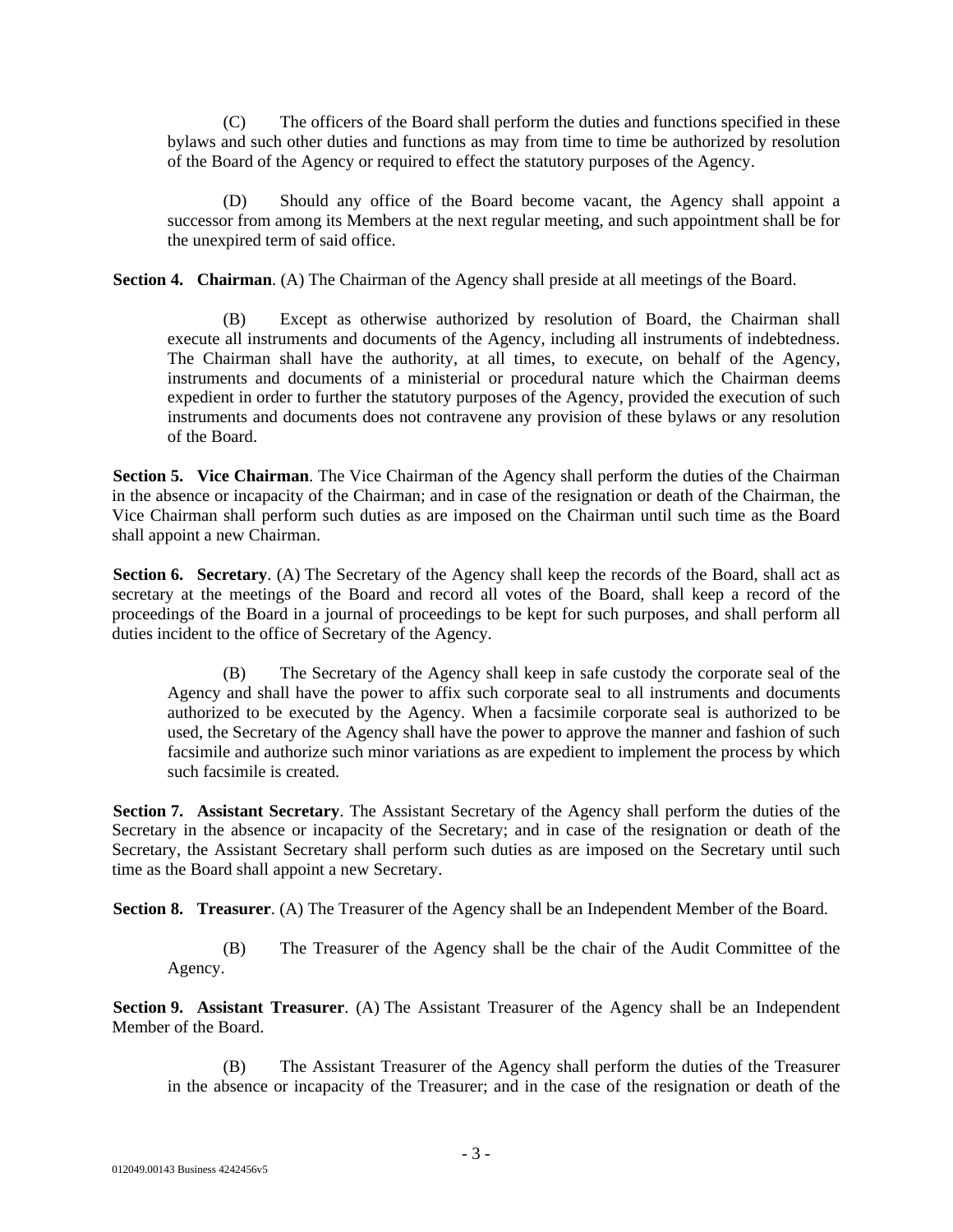Treasurer, the Assistant Treasurer shall perform such duties as are imposed on the Treasurer until such time as the Board shall appoint a new Treasurer.

## **ARTICLE III**

## **MEETINGS OF THE BOARD**

**Section 1. Annual Meeting.** The first meeting of the Board held during the month of October of each year (or if no meeting of the Agency shall be held during the month of October, then the next meeting of the Members of the Agency held after the month of October) shall be the annual meeting of the Agency.

**Section 2. Regular Meetings.** Regular meetings of the Board may be held at such times and places as from time to time may be determined by resolution of the Board.

**Section 3. Special Meetings.** The Chairman of the Agency may, when the Chairman deems it desirable, and the Chairman and the Secretary shall, upon the written request of any two Members of the Agency, call a special meeting of the Board for the purpose of transacting any business designated in the call. The call for a special meeting may be delivered to each Member of the Agency, mailed to the business or home address of each Member of the Agency or delivered by telephone to each Member of the Agency at least two days prior to the date of such special meeting. Waivers of notice may be signed by any Members failing to receive proper notice of a special meeting. At such special meeting no business shall be considered other than as designated in the call, but if all the Members of the Agency are present at a special meeting, with or without notice thereof, any and all business may be transacted at such special meeting.

**Section 4. Quorum.** (A) At all meetings of the Board, a majority of the Members of the Agency shall constitute a quorum for the purpose of transacting business; provided that a smaller number may meet and adjourn to some other time or until the quorum is obtained.

(B) Pursuant to Section 41 of the General Construction Law of the State of New York, a resolution or other action of the Board shall not be effective unless adopted by a majority of whole number of the Members of the Board.

**Section 5. Procedure.** (A) All meetings of the Board shall be held in Cattaraugus County, New York. Except as otherwise provided in Article 7 of the Public Officers Law (the "Open Meetings Law"), every meeting of the Board shall be open to the public. Notice of each meeting of the Board shall be given to the news media and to the public in the manner required by the Open Meetings Law.

(B) The order of business and all other matters of procedure at every meeting of the Board may be determined by the person presiding at the meeting.

(C) Unless otherwise determined by the person presiding at the meeting, at the regular meetings of the Board, the following shall be the order of business: (1) Roll call; (2) Reading and approval of the minutes of the previous meeting; (3) Bills and communications; (4) Report of the Treasurer; (5) Reports of the Committees; (6) Unfinished business; (7) New business; and (8) Adjournment.

**Section 6. Resolutions.** All resolutions shall be in writing and shall be copied in or attached to a journal of the proceedings of the Agency.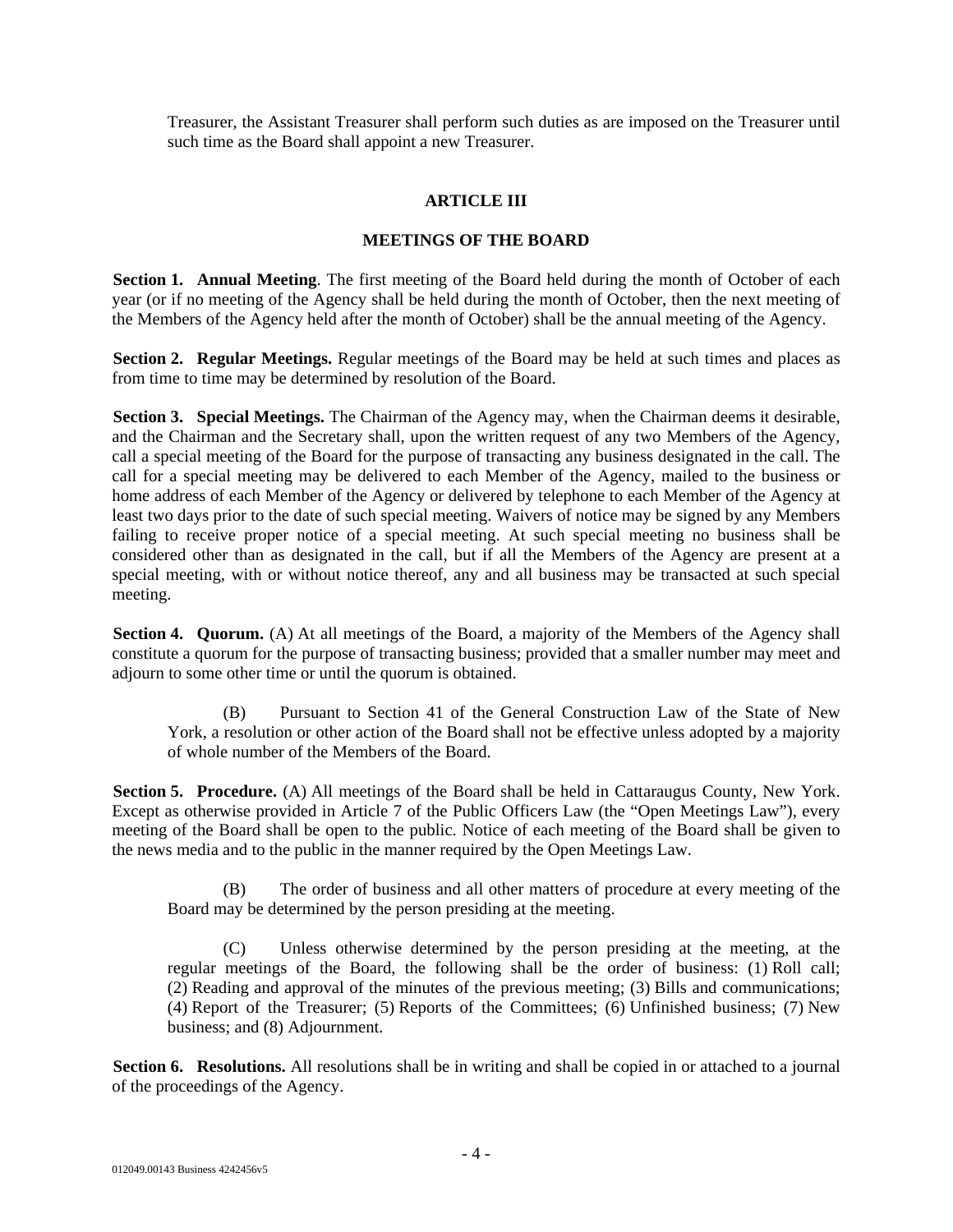**Section 7. Manner of Voting.** (A) Pursuant to the Open Meetings Law, Members of the Agency must be present either in person or via videoconferencing at a meeting of the Board to vote on a question coming before the Agency.

(B) The voting on all questions coming before the Agency shall be by roll call, and the yeas and nays shall be entered on the minutes of such meeting, except in the case of appointments when the vote may be by ballot.

#### **ARTICLE IV**

### **COMMITTEES OF THE BOARD**

**Section 1. Standing Committees.** The Board shall have the following standing committees, each consisting of not less than three Members: (A) an Audit Committee; and (B) a Governance Committee.

**Section 2. Audit Committee.** (A) As indicated above, the Treasurer of the Agency shall be the Chair of the Audit Committee. The Assistant Treasurer of the Agency shall also be a member of the Audit Committee. The Chairman shall appoint the balance of the members of the Audit Committee, each of whom shall be an Independent Member of the Board.

(B) To the extent practicable, Members of the Audit Committee should be familiar with corporate financial and accounting practices.

(C) The Audit Committee shall ensure that the Agency arranges for the timely preparation and appropriate filing of the annual budget, the annual financial statements, the annual financial reports and the annual financial audit required by the Act.

(D) The Audit Committee shall recommend to the Board the hiring of a certified independent public accounting firm for the Agency, establish the compensation to be paid to the accounting firm, and provide direct oversight of the performance of the independent audit performed by the accounting firm hired for such purpose. The Audit Committee shall not recommend the hiring of a certified independent public accounting firm to provide audit services to the Agency if the Executive Director, comptroller, Chief Financial Officer, chief accounting officer, or any other person serving in an equivalent position for the Agency was employed by that certified independent public accounting firm and participated in any capacity in the audit of the Agency during the one year period preceding the date of the initiation of the audit.

(E) If the lead (or coordinating) audit partner (having primary responsibility for the audit) of the certified independent public accounting firm proposing to provide an annual independent audit for the Agency, or the audit partner responsible for reviewing the audit, has performed audit services for the Agency in each of the five previous fiscal years of the Agency, the Audit Committee shall prohibit such certified independent public accounting firm from providing an annual independent audit for the Agency.

(F) The Audit Committee shall require that each certified independent public accounting firm that performs for the Agency an audit required by law shall timely report to the Audit Committee: (1) all critical accounting policies and practices to be used; (2) all alternative treatments of financial information within generally accepted accounting principles that have been discussed with management officials of the Agency, ramifications of the use of such alternative disclosures and treatments, and the treatment preferred by the certified independent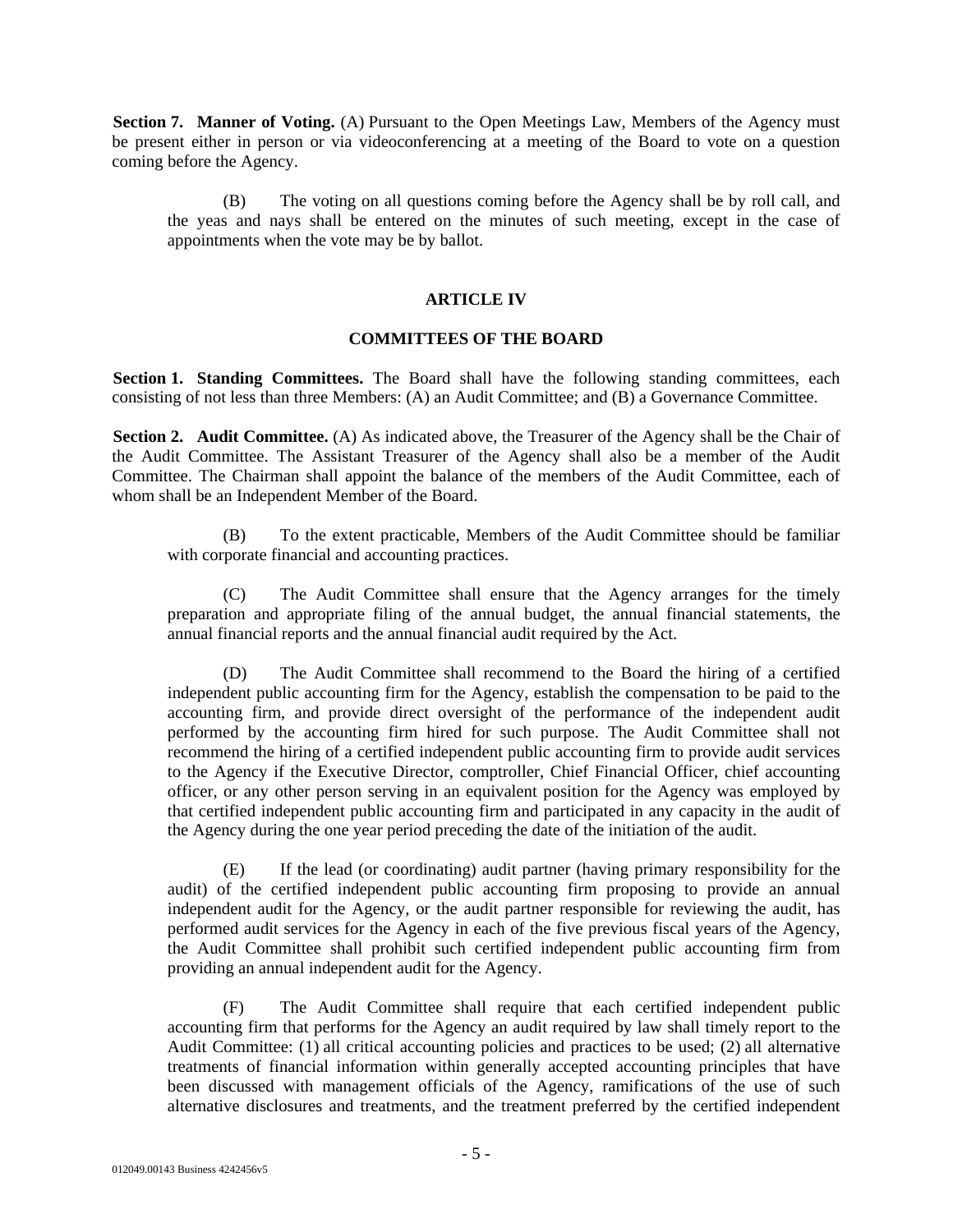public accounting firm; and (3) other material written communications between the certified independent public accounting firm and the management of the Agency, such as the management letter along with management's response or plan of corrective action, material corrections identified or schedule of unadjusted differences, where applicable.

(G) The Audit Committee shall prohibit the certified independent public accounting firm providing an annual independent audit for the Agency from performing any non-audit services to the Agency contemporaneously with the audit, unless receiving previous written approval by the Audit Committee, including: (1) bookkeeping or other services related to the accounting records or financial statements of the Agency; (2) financial information systems design and implementation; (3) appraisal or valuation services, fairness opinions, or contributionin-kind reports; (4) actuarial services; (5) internal audit outsourcing services; (6) management functions, (7) broker or dealer, investment advisor, or investment banking services; and (8) legal services and expert services unrelated to the audit.

**Section 3. Governance Committee**. (A) The Chairman shall appoint the members of the Governance Committee, each of whom shall be an Independent Member of the Board.

(B) The Governance Committee shall: (1) keep the Board informed of current best governance practices; (2) review corporate governance trends; (3) update the Agency's corporate governance principles; and (4) advise the County Executive on the skills and experiences required of potential Members of the Board.

**Section 4. Meetings of Committees.** (A) Committees of the Board shall meet at such times and places and the respective chairmen of said committees shall determine and the notice of the meeting shall specify.

(B) Meetings of committees of directors shall be governed by the provisions of Sections 4 through 7 of Article III of these by-laws, which govern meetings of the entire Board.

#### **ARTICLE V**

## **EXECUTIVE OFFICERS AND EMPLOYEES**

**Section 1. Executive Director**. (A) The Executive Director shall be appointed by the Board, and shall be the chief executive officer of the Agency. The person appointed as Executive Director of the Agency may **not** be a Member of the Board.

(B) The Executive Director shall have general supervision over the administration of the business and affairs of the Agency, subject to the direction of the Board. Whenever possible, the Executive Director shall attend each meeting of the Board, and shall submit such recommendations and information to the Board as the Executive Director may consider proper concerning the business, affairs and policies of the Agency.

(C) The Executive Director shall be charged with the management of all projects of the Agency.

(D) The Executive Director shall also serve as the Contracting Officer of the Agency, and, as such, be responsible for (1) the disposition of property of the Agency, and (2) the Agency's compliance with the Agency's property use and disposition guidelines.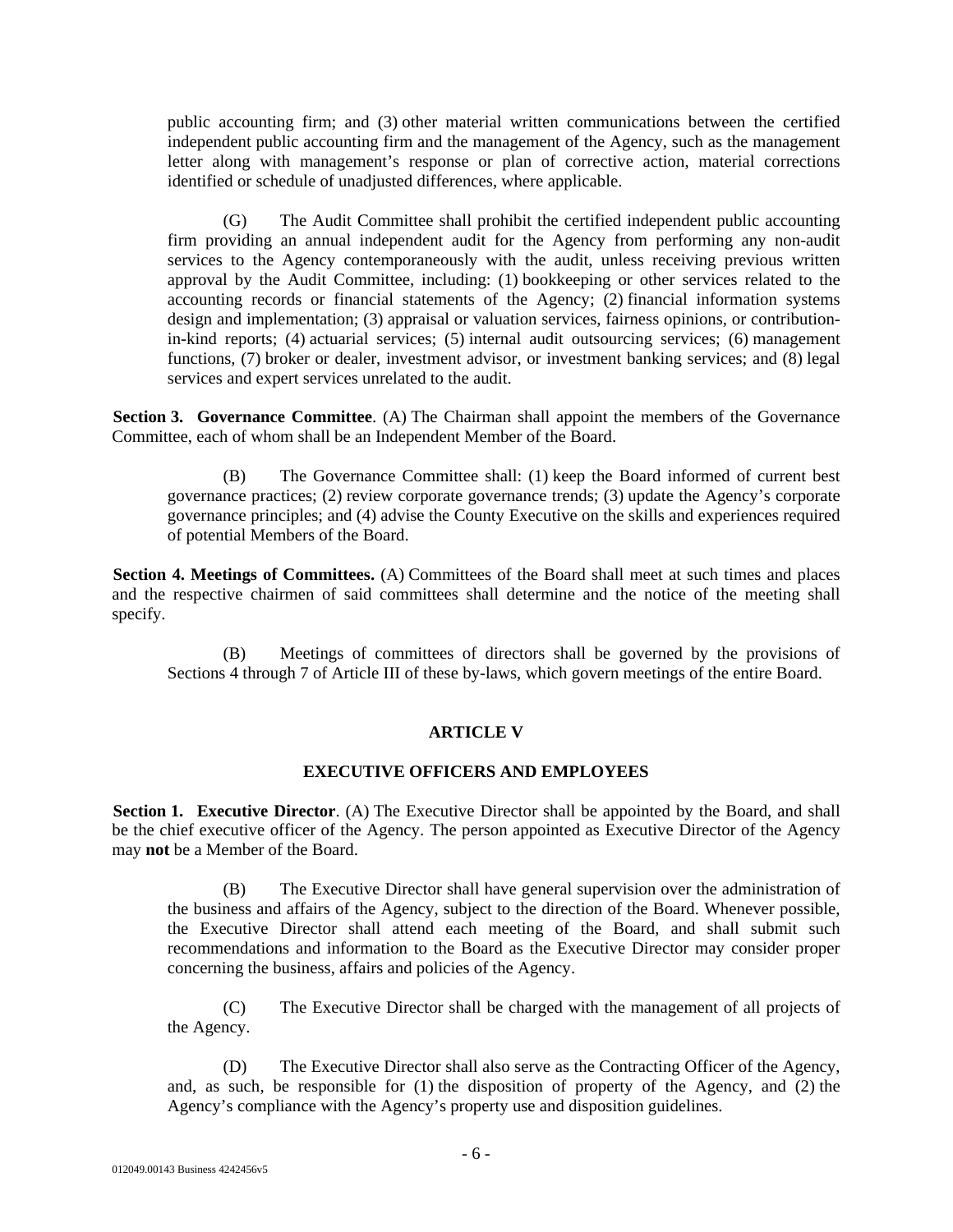(E) Every annual financial report of the Agency must be certified in writing by the Executive Director that based on the Executive Director's knowledge (1) the information provided therein is accurate, correct and does not contain any untrue statement of material fact; (2) does not omit any material fact which, if omitted, would cause the financial statements to be misleading in light of the circumstances under which such statements are made; and (3) fairly presents in all material respects the financial condition and results of operations of the Agency as of, and for, the periods presented in the financial statements.

**Section 2. Chief Financial Officer.** (A) The Chief Financial Officer shall be appointed by the Board, and shall be the chief financial officer of the Agency. The person appointed as Chief Financial Officer of the Agency may **not** be a Member of the Board.

(B) The Chief Financial Officer shall have the care and custody of all funds of the Agency and shall deposit the same in the name of the Agency in such bank or banks as the Board may select or, if the Board have not so selected a bank or banks, which the Chief Financial Officer selects.

(C) The Chief Financial Officer shall keep regular books of accounts showing receipts and expenditures, and shall render to the Audit Committee at each regular meeting thereof an account of such transactions and also of the financial condition of the Agency.

(D) The Chief Financial Officer shall give such bond for the faithful performance of his duties as the agency may determine.

(E) Every annual financial report of the Agency must be certified in writing by the Chief Financial Officer that based on the Chief Financial Officer's knowledge (1) the information provided therein is accurate, correct and does not contain any untrue statement of material fact; (2) does not omit any material fact which, if omitted, would cause the financial statements to be misleading in light of the circumstances under which such statements are made; and (3) fairly presents in all material respects the financial condition and results of operations of the Agency as of, and for, the periods presented in the financial statements.

**Section 3. Additional Personnel**. The Agency may from time to time employ such personnel as it deems necessary to exercise its statutory powers, duties and functions. The selection and compensation of all personnel shall be determined by the Agency.

**Section 4. Financial Disclosure.** Officers and employees of the Agency shall file annual financial disclosure statements with the Cattaraugus County Board of Ethics.

**Section 5. Term of Office.** The Executive Director and the Chief Financial Officer shall, unless otherwise determined by the Board (including by any contract between the Agency and such officer), hold office until the next annual meeting of the Board and until their successors have been elected or appointed and qualified. Each additional officer appointed or elected by the Board shall hold office for such term as shall be determined from time to time by the Board (including by any contract between the Agency and such officer) and until his or her successor has been elected or appointed and qualified. Any officer, however, may be removed or have his or her authority suspended by the Board at any time, with or without cause. If the office of any officer becomes vacant for any reason, the Board shall have the power to fill such vacancy.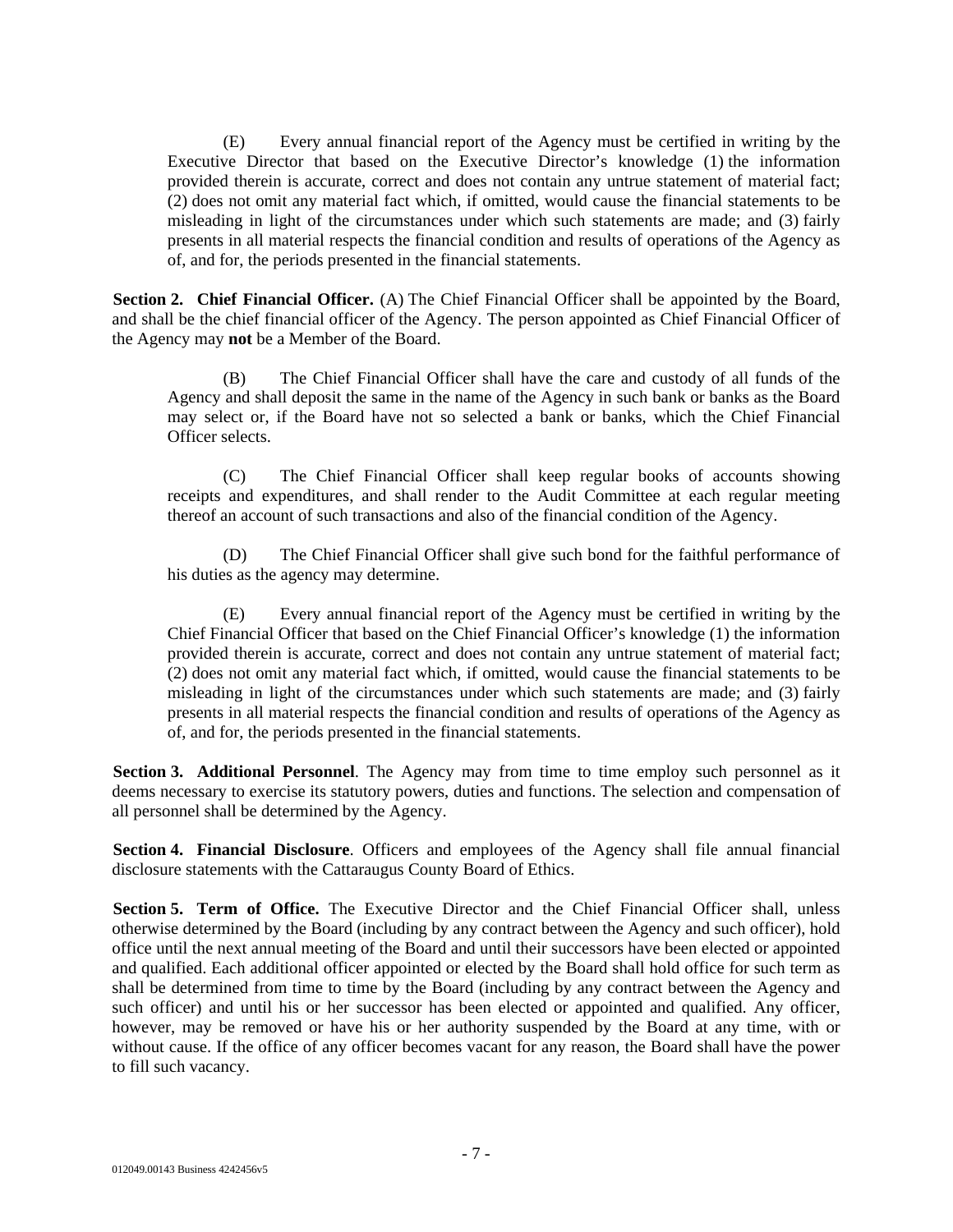**Section 6. Resignation.** Any officer may resign at any time by notifying the Secretary of the Agency in writing. Such resignation shall take effect at the time specified therein and unless otherwise specified in such resignation, the acceptance thereof shall not be necessary to make it effective.

**Section 7. Duties of Officers May Be Delegated.** In case of the absence or disability of an officer of the Agency, or for any other reason that the Board may deem sufficient, the Board, except where otherwise provided by law, may delegate, for the time being, the powers or duties of any officer to any other officer, or to any member of the Board.

# **ARTICLE VI**

# **INDEMNIFICATION OF DIRECTORS AND OFFICERS**

**Section 1. Right of Indemnification.** Each Member and officer of the Agency, whether or not then in office, and any person whose testator or intestate was such a Member or officer, shall be indemnified by the Agency for the defense of, or in connection with, any threatened, pending or completed actions or proceedings and appeals therein, whether civil, criminal, administrative or investigative, in accordance with and to the fullest extent permitted by the Section 18 of the Public Officers Law of the State of New York or other applicable law, as such law now exists or may hereafter be adopted or amended; provided, however, that the Agency shall provide indemnification in connection with an action or proceeding (or part thereof) initiated by such a Member or officer only if such action or proceeding (or part thereof) was authorized by the Board.

**Section 2. Advancement of Expenses.** (A) Expenses incurred by a Member or officer in connection with any action or proceeding as to which indemnification may be given under Section 1 of this Article VI may be paid by the corporation in advance of the final disposition of such action or proceeding upon (1) the receipt of an undertaking by or on behalf of such Member or officer to repay such advancement in case such Member or officer is ultimately found not to be entitled to indemnification as authorized by this Article VI and (2) approval by the Board.

(B) To the extent permitted by law, the Board shall not be required to find that the Member or officer has met the applicable standard of conduct provided by law for indemnification in connection with such action or proceeding before the Agency makes any advance payment of expenses hereunder.

**Section 3. Availability and Interpretation.** To the extent permitted under applicable law, the rights of indemnification and to the advancement of expenses provided in this Article VI (A) shall be available with respect to events occurring prior to the adoption of this Article VI, (B) shall continue to exist after any rescission or restrictive amendment of this Article VI with respect to events occurring prior to such rescission or amendment, (C) shall be interpreted on the basis of applicable law in effect at the time of the occurrence of the event or events giving rise to the action or proceeding or, at the sole discretion of the Member or officer (or, if applicable, at the sole discretion of the testator or intestate of such Member or officer seeking such rights), on the basis of applicable law in effect at the time such rights are claimed and (D) shall be in the nature of contract rights that may be enforced in any court of competent jurisdiction as if the Agency and the Member or officer for whom such rights are sought were parties to a separate written agreement.

**Section 4. Other Rights.** The rights of indemnification and to the advancement of expenses provided in this Article VI shall not be deemed exclusive of any other rights to which any Member or officer of the Agency or other person may now or hereafter be otherwise entitled, whether contained in these by-laws, a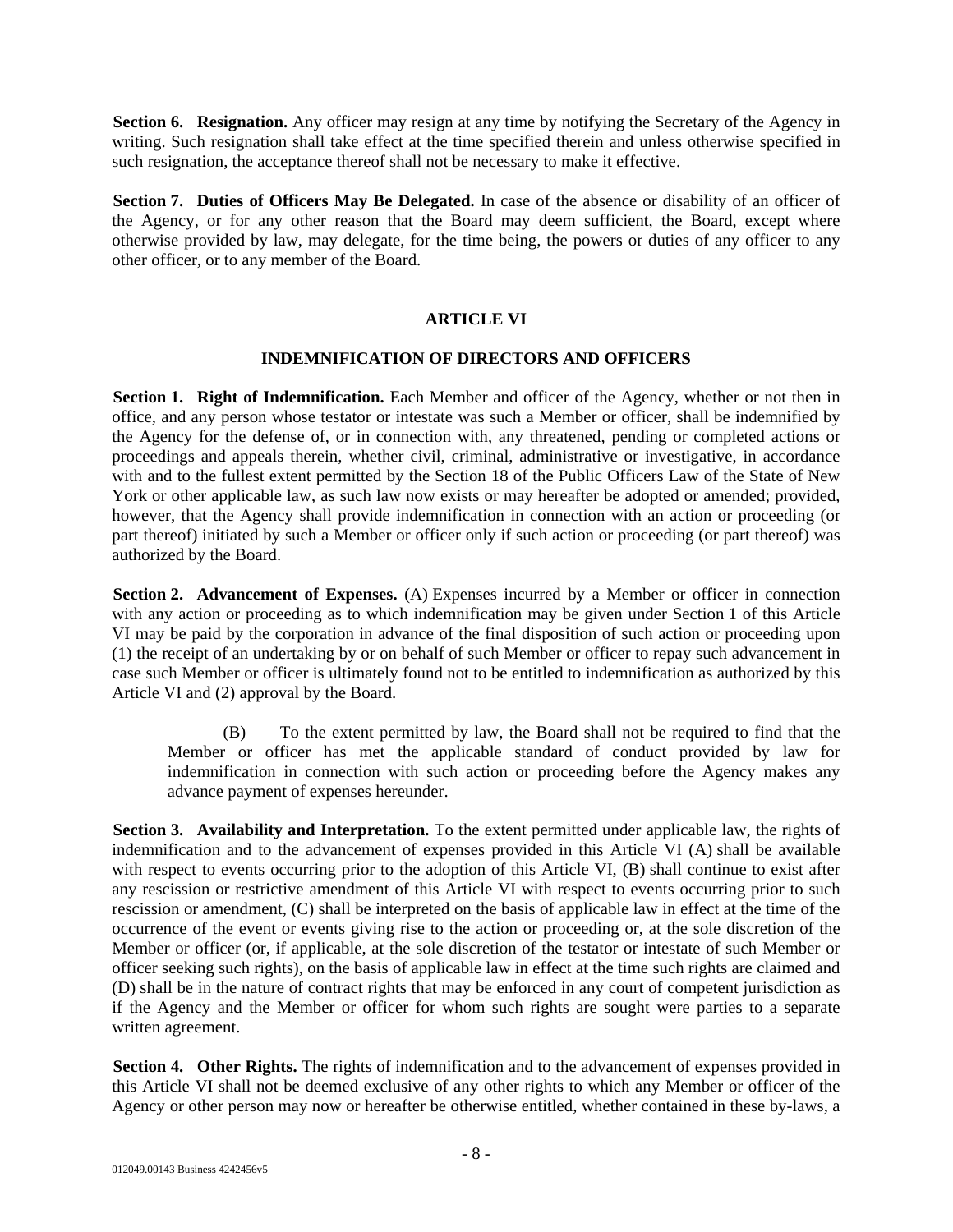resolution of the Board or an agreement providing for such indemnification, the creation of such other rights being hereby expressly authorized. Without limiting the generality of the foregoing, the rights of indemnification and to the advancement of expenses provided in this Article VI shall not be deemed exclusive of any rights, pursuant to statute or otherwise, of any Member or officer of the Agency or other person in any action or proceeding to have assessed or allowed in his or her favor, against the Agency or otherwise, his or her costs and expenses incurred therein or in connection therewith or any part thereof.

**Section 5. Severability.** If this Article VI or any part hereof shall be held unenforceable in any respect by a court of competent jurisdiction, it shall be deemed modified to the minimum extent necessary to make it enforceable, and the remainder of this Article VI shall remain fully enforceable. Any payments made pursuant to this Article VI shall be made only out of funds legally available therefor.

# **ARTICLE VII**

### **CORPORATE FINANCE**

**Section 1. Corporate Funds.** (A) Pursuant to Section 860 of the Act, the Agency shall have power to contract with the holders of any of its bonds or notes as to the custody, collection, securing, investment and payment of any moneys of the Agency or any moneys held in trust or otherwise for the payment of bonds or notes or in any way to secure bonds or notes and to carry out any such contract.

(B) Except as provided in subsection (A) of this Section 1, the funds of the Agency shall be deposited in its name with such banks, trust companies or other depositories as the Board may from time to time designate.

(C) Except as provided in subsection (A) of this Section 1, all checks, notes, drafts and other negotiable instruments of the Agency shall be signed by such officer or officers, agent or agents, employee or employees as the Board from time to time may designate. No officers, agents or employees of the Agency, alone or with others, shall have the power to make any checks, notes, drafts or other negotiable instruments in the name of the Agency or to bind the Agency thereby, except as provided in this Section.

**Section 2. Fiscal Year.** The fiscal year of the Agency shall be the calendar year unless otherwise provided by the Board.

**Section 3. Loans to Members and Officers.** No loans shall be made by the Agency to its Members or officers.

**Section 4. Gifts.** The Board or any authorized officer, employee or agent of the Agency may not accept on behalf of the Agency any contribution, gift, bequest or devise for any general or special purpose or purposes of the Agency.

**Section 5. Voting of Securities Held by the Agency.** Stocks or other securities owned by the Agency may be voted in person or by proxy as the Board shall specify. In the absence of any direction by the Board, such stocks or securities shall be voted by the Executive Director as the Executive Director shall determine.

**Section 6. Income from Agency Activities.** All income from activities of the Agency shall be applied to the maintenance, expansion or operation of the lawful activities of the Agency.